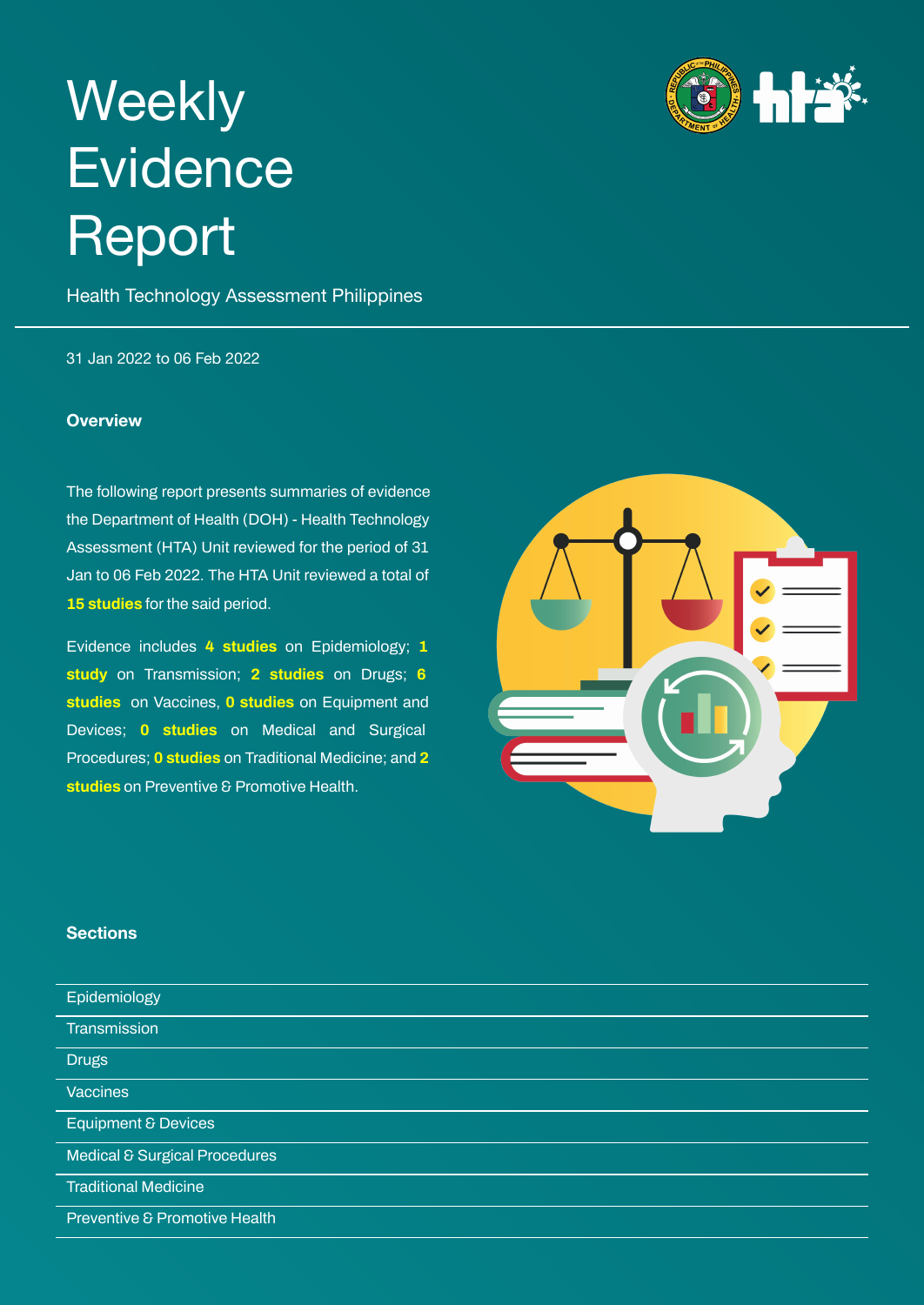# <span id="page-1-0"></span>**Evidence on Epidemiology**

# **Local COVID-19 Tracker: <https://www.doh.gov.ph/covid19tracker> Local COVID-19 Case Tracker: <https://www.doh.gov.ph/covid-19/case-tracker>**

| <b>Date</b>    | Author/s          | <b>Title</b>                                                          | Journal/<br><b>Article Type</b>                                                                                       | <b>Summary</b>                                                                                                                                                                                                                                                                                                                                                                                                                                                                                                                                                                                                                                                                                                                                                                        |
|----------------|-------------------|-----------------------------------------------------------------------|-----------------------------------------------------------------------------------------------------------------------|---------------------------------------------------------------------------------------------------------------------------------------------------------------------------------------------------------------------------------------------------------------------------------------------------------------------------------------------------------------------------------------------------------------------------------------------------------------------------------------------------------------------------------------------------------------------------------------------------------------------------------------------------------------------------------------------------------------------------------------------------------------------------------------|
| 01 Feb<br>2022 | <b>WHO Global</b> | Weekly<br>epidemiological<br>update on COVID-19 -<br>01 February 2022 | <b>WHO Global</b><br>(Situation<br>Report)                                                                            | Globally, the number of new COVID-19<br>$\bullet$<br>cases remained similar to that<br>reported the previous week (24-30 Jan<br>2022), while the number of new deaths<br>increased by 9%.<br>As of 30 Jan 2022, over 370 million<br>$\bullet$<br>confirmed cases and over 5.6 million<br>deaths have been reported worldwide.                                                                                                                                                                                                                                                                                                                                                                                                                                                         |
|                |                   |                                                                       | <b>WHO Global</b><br>(Situation<br>$Report -$<br>Regional<br>Updates)                                                 | The Western Pacific Region reported<br>$\bullet$<br>the highest increase in number of new<br>cases (37%), followed by the Eastern<br>Mediterranean (24%) and the<br>European (7%) Regions.<br>The number of new deaths continued<br>$\bullet$<br>to increase in the South-East Asia<br>Region (41%), the Eastern<br>Mediterranean Region (32%), and the<br>region of the Americas (16%). The<br>incidence of deaths in the European<br>and Western Pacific regions remained<br>similar to the past week.                                                                                                                                                                                                                                                                              |
|                |                   |                                                                       | <b>WHO Global</b><br>(Situation<br>$Report -$<br>SARS-CoV-2<br>variants of<br>interest and<br>variants of<br>concern) | Currently, there is a rapid increase in<br>$\bullet$<br>transmission of the Omicron variant.<br>Among the sequences uploaded to<br>GISAID of specimens collected in the<br>last 30 days, 93.3% were Omicron,<br>6.7% were Delta, and <0.1% were<br>Gamma, Alpha, and Beta VOCs.<br>All other VOCs and VOIs continue to<br>decline in all 6 WHO regions.<br>The Pango BA.1 lineage of the<br>Omicron variant accounts for 96.4% of<br>sequences submitted to GISAID as of<br>31 Jan 2022. Several countries have<br>reported a relative increase in the BA.2<br>lineage of the Omicron variant, which<br>differs from BA.1 in some mutations.<br>Investigations on the the<br>characteristics of BA.2, including its<br>transmissibility, virulence, and immune<br>escape are ongoing. |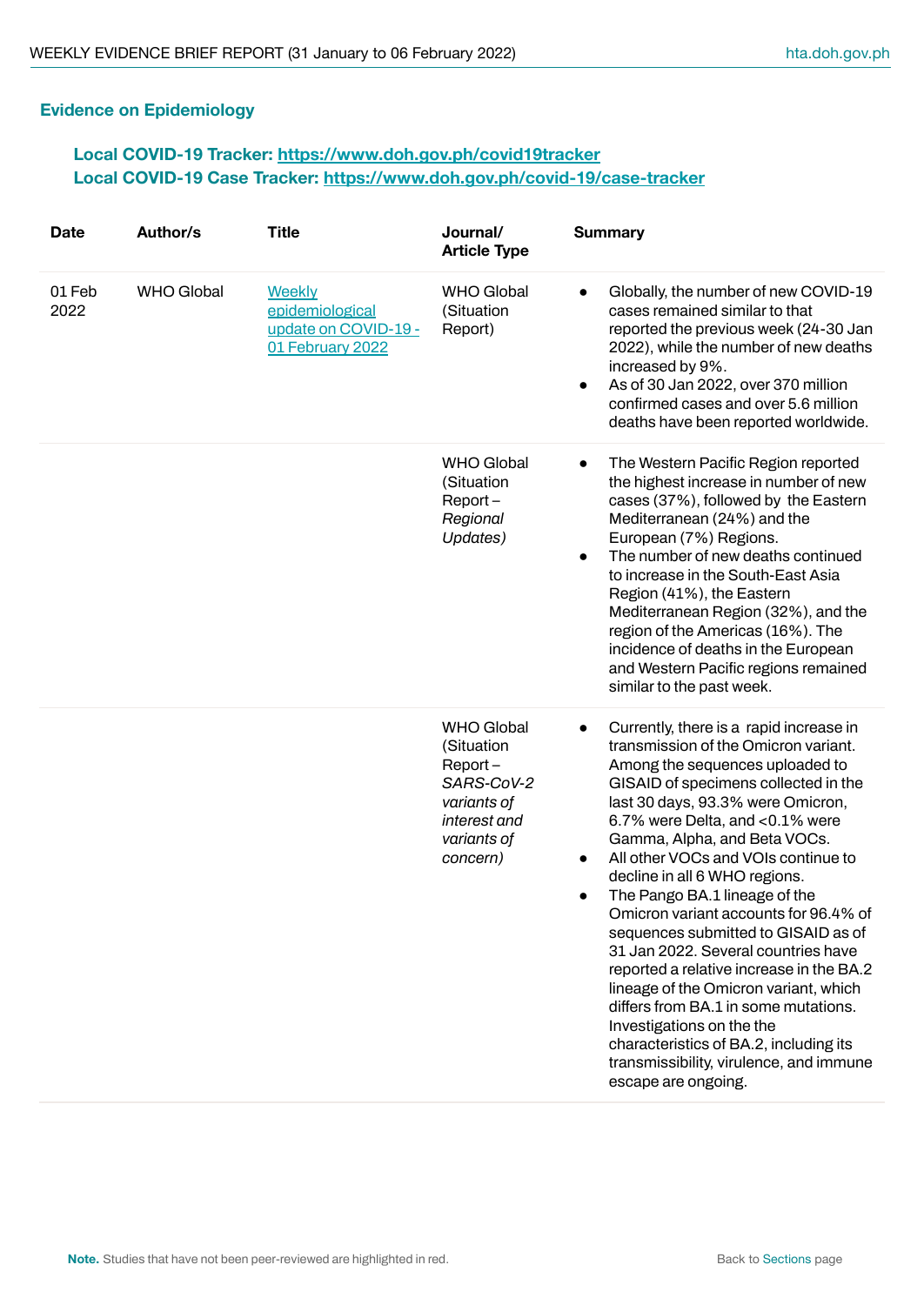# **Evidence on Epidemiology (continued)**

# **Evidence on Vulnerable Population Epidemiology**

| <b>Date</b>    | Author/s                                                                                 | <b>Title</b>                                                                                                                                                                                                                                                               | Journal/<br><b>Article Type</b>        | <b>Summary</b>                                                                                                                                                                                                                                                                                                                                                                                                                                                                                                                                                                                                                                                                                                                                                                                                                                                                                                                                                                                                                                                                                                                                                                                                                                                                                                                                                                                                                                                                                     |
|----------------|------------------------------------------------------------------------------------------|----------------------------------------------------------------------------------------------------------------------------------------------------------------------------------------------------------------------------------------------------------------------------|----------------------------------------|----------------------------------------------------------------------------------------------------------------------------------------------------------------------------------------------------------------------------------------------------------------------------------------------------------------------------------------------------------------------------------------------------------------------------------------------------------------------------------------------------------------------------------------------------------------------------------------------------------------------------------------------------------------------------------------------------------------------------------------------------------------------------------------------------------------------------------------------------------------------------------------------------------------------------------------------------------------------------------------------------------------------------------------------------------------------------------------------------------------------------------------------------------------------------------------------------------------------------------------------------------------------------------------------------------------------------------------------------------------------------------------------------------------------------------------------------------------------------------------------------|
| 03 Feb<br>2022 | Nomah, D.,<br>Urueña, J.,<br>Llibre, J.,<br>Ambrosioni, J.,<br>Miro, J.,<br>Casabona, J. | <b>HIV and SARS-CoV-2</b><br>Co-infection:<br>Epidemiological,<br><b>Clinical Features, and</b><br><b>Future Implications for</b><br><b>Clinical Care and</b><br><b>Public Health for</b><br><b>People Living with HIV</b><br>(PLWH) and HIV<br><b>Most-at-Risk Groups</b> | Curr HIV/AIDS<br>Rep / Rapid<br>review | This review of currently available<br>$\bullet$<br>clinical and epidemiological data of<br>COVID-19 in persons living with HIV<br>identify<br>aimed<br>to<br>points<br>for<br>improvement in the management of<br>SARS-CoV-2 and HIV co-infection in<br>clinical<br>public<br>the<br>and<br>health<br>perspective.<br>Across Europe, the incidence of<br>$\bullet$<br>COVID-19 in PLWH ranged from 0.3 to<br>5.7% person-years while the mortality<br>rates<br>among<br>persons<br>with<br>SARS-CoV-2/HIV co-infection ranged<br>from 1.9 to 29.0%. Patients were<br>predominantly males, 38 to 56 years,<br>and were more likely to belong to a<br>lower socioeconomic class.<br>The use of antiretroviral therapy<br>$\bullet$<br>(tenofovir<br>disoproxil<br>and<br>lopinavir/ritonavir) for the treatment of<br>COVID-19 remains to be proven with<br>strong evidence.<br>Rates of COVID-19 ICU admission<br>$\bullet$<br>among PLWH ranged from 3 and 22%,<br>while COVID-19 hospitalization rates<br>ranged from 17 to 33%. Clinical data<br>have also suggested that HIV infection<br>is a significant independent risk factor<br>for severe/critical COVID-19<br>and<br>mortality. However, it is to note that the<br>presence of other comorbidities were<br>reported in two-thirds of PLWH who<br>had COVID-19. Other risk factors<br>associated with severe outcomes were<br>HIV-associated<br>comorbidities,<br>low<br>CD4 cell count (< 200 cells), and<br>unsuppressed HIV viraemia. |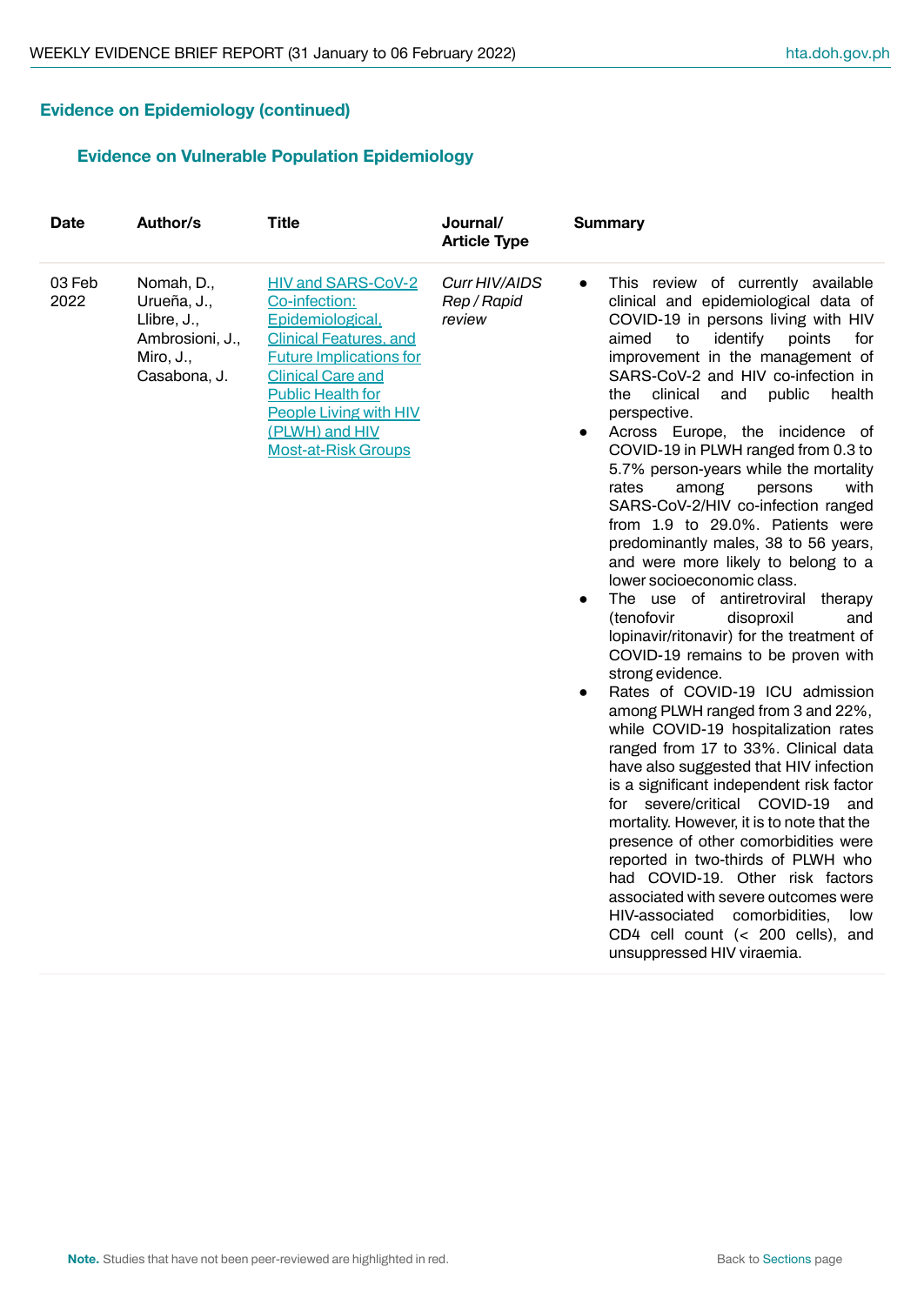# **Evidence on Epidemiology (continued)**

# **Evidence on Vulnerable Population Epidemiology**

| <b>Date</b>    | Author/s                                                                     | <b>Title</b>                                                                                                                                                       | Journal/<br><b>Article Type</b>                | <b>Summary</b>                                                                                                                                                                                                                                                                                                                                                                                                                                                                                                                                                                                                                                                                                                                                                                                                                                                                                                                                                               |
|----------------|------------------------------------------------------------------------------|--------------------------------------------------------------------------------------------------------------------------------------------------------------------|------------------------------------------------|------------------------------------------------------------------------------------------------------------------------------------------------------------------------------------------------------------------------------------------------------------------------------------------------------------------------------------------------------------------------------------------------------------------------------------------------------------------------------------------------------------------------------------------------------------------------------------------------------------------------------------------------------------------------------------------------------------------------------------------------------------------------------------------------------------------------------------------------------------------------------------------------------------------------------------------------------------------------------|
| 02 Feb<br>2022 | Monika, P., and<br>Chandraprabha,<br>М.                                      | <b>Risks of</b><br>mucormycosis in the<br>current Covid-19<br>pandemic: a clinical<br>challenge in both<br>immunocompromised<br>and<br>immunocompetent<br>patients | Molecular<br><b>Biology Reports</b><br>/Review | Mucormycosis, also known as "Black<br>$\bullet$<br>Fungus" or Zygomycosis, is a fungal<br>infection that has been reported<br>worldwide in<br>people who<br>have<br>recovered from COVID-19.<br>The mortality rate of mucormycosis<br>$\bullet$<br>was reported to be 50-80% In<br>COVID-19 patients.<br>disease<br>affects<br>The<br>mainly<br>$\bullet$<br>immunocompromised<br>persons<br>with<br>diabetes,<br>including<br>those<br>haematological malignancy, organ and<br>skin transplant and COVID-19. Some<br>immunocompetent persons may be at<br>risk of contracting mucormycosis,<br>especially COVID-19 patients who<br>received steroids as treatment for<br>COVID-19.<br>Mucormycosis can be prevented with<br>$\bullet$<br>proper hygiene and nutrition, and can<br>lead to better outcomes with proper<br>and timely diagnosis.<br>Treatment<br>includes surgical debridement of<br>infected tissue followed by first-line<br>treatment with Amphotericin B. |
| 03 Feb<br>2022 | Khan, A.,<br>Schwalm, C.,<br>Wolfson, J.,<br>Levine, J., and<br>Johnston, E. | COVID-19 in children<br>with cancer                                                                                                                                | Current<br>Oncology<br>Reports /<br>Review     | Among cancer patients of all ages with<br>COVID-19, children have a lower rate<br>of morbidity and mortality than adults.<br>Only 4-9% of pediatric oncology<br>patients had severe or critical<br>COVID-19 compared to 55% of adult<br>cancer patients. The COVID-19<br>mortality rate in pediatric cancer<br>patients is 4%, and 55% in adult<br>cancer patients.<br>Compared<br>the<br>to<br>pediatric<br>non-oncology population, data from<br>the Pediatric Oncology COVID-19<br>Case Registry and the<br>Global<br>COVID-19 and Childhood Cancer<br>Registry<br>showed<br>that<br>pediatric<br>oncology patients with COVID-19 have<br>a much more severe clinical course<br>overall<br>and<br>higher death rate.<br>Additionally, reports of MIS-C in<br>with<br>pediatric<br>cancer<br>patients<br>COVID-19<br>have<br>been<br>received;<br>however,<br>comparison<br>with<br>a<br>non-oncology patients cannot be<br>made due to issues with data                   |

collection.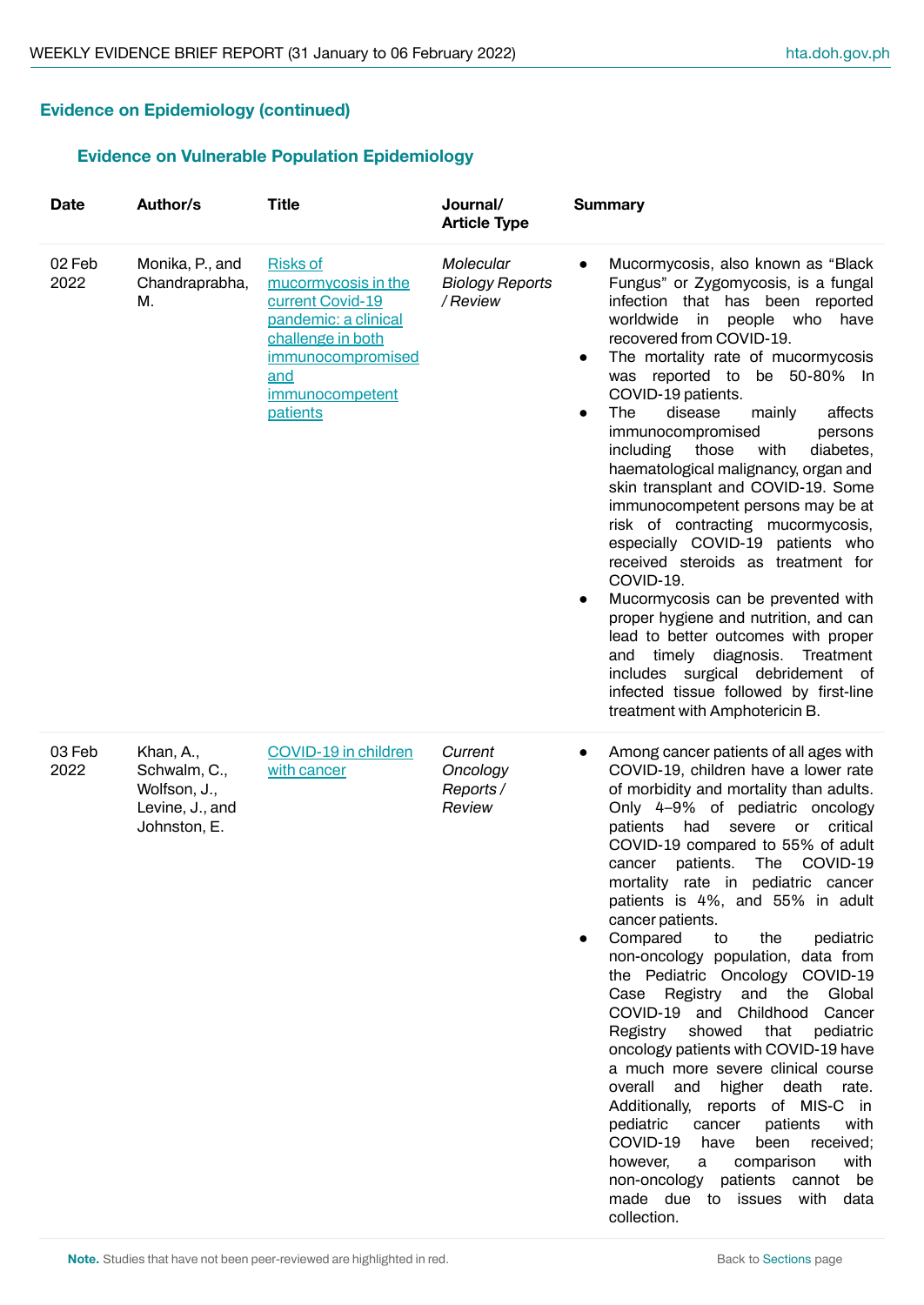# **Evidence on Transmission**

| <b>Date</b>    | Author/s                                                                                                                                                                            | <b>Title</b>                                                                                                            | Journal/<br><b>Article Type</b>     | <b>Summary</b>                                                                                                                                                                                                                                                                                                                                                                                                                                                                                                                                                                                                                                                                                                                                                                                                                                                                                                                                                                                                                                                                                                                                                                                                                                                                                                                                                                                                                                                                                                                                                                                                                                   |
|----------------|-------------------------------------------------------------------------------------------------------------------------------------------------------------------------------------|-------------------------------------------------------------------------------------------------------------------------|-------------------------------------|--------------------------------------------------------------------------------------------------------------------------------------------------------------------------------------------------------------------------------------------------------------------------------------------------------------------------------------------------------------------------------------------------------------------------------------------------------------------------------------------------------------------------------------------------------------------------------------------------------------------------------------------------------------------------------------------------------------------------------------------------------------------------------------------------------------------------------------------------------------------------------------------------------------------------------------------------------------------------------------------------------------------------------------------------------------------------------------------------------------------------------------------------------------------------------------------------------------------------------------------------------------------------------------------------------------------------------------------------------------------------------------------------------------------------------------------------------------------------------------------------------------------------------------------------------------------------------------------------------------------------------------------------|
| 03 Feb<br>2022 | Clyne, B.,<br>Jordan, K.,<br>Ahern, S.,<br>Walsh, K.,<br>Byrne, P.,<br>Carty, P.,<br>Drummond, L.,<br>O'Brien, K.,<br>Smith, S.,<br>Harrington, P.,<br>Ryan, M., and<br>O'Neill, M. | <b>Transmission of</b><br>SARS-CoV-2 by<br>children: a rapid<br>review, 30 December<br><b>2019 to 10 August</b><br>2020 | Eurosurveillanc<br>e / Rapid review | A total of 28 studies - 19 studies on<br>close<br>household<br>and<br>contact<br>studies<br>transmission,<br>6<br>on<br>transmission<br>SARS-CoV-2<br>of<br>in<br>educational settings, and 3 modelling<br>studies<br>estimating<br>age-specific<br>transmissibility of SARS-CoV-2 - were<br>included in this review. The search<br>period was from 30 December 2019 to<br>10 August 2020.<br>Across the 19 studies on household<br>and close contact transmission, from a<br>total population of 42,926 children,<br>there were a total of 42,639 cases<br>were a child was the index case that<br>infected<br>close<br>contacts<br>family<br>(predominantly<br>members).<br>Transmission was more likely to come<br>from older children rather than infants<br>and younger children.<br>Regarding<br>transmission<br>0f<br>$\bullet$<br>SARS-CoV-2 educational settings, the<br>review detected 65 cases where a<br>student was considered to be the<br>index case and 183 additional infected<br>contacts were identified from 14,003<br>close contacts. Transmission was<br>more likely to occur in secondary<br>school settings rather than preschool<br>settings.<br>All three<br>transmission<br>modelling<br>$\bullet$<br>studies estimated lower rates of<br>transmission from children and young<br>people compared to adults. One study<br>estimated that although children <10<br>years have an equal likelihood to infect<br>at least one person they contributed<br>less to the spread of SARS-CoV-2,<br>infected fewer people, and have a<br>lower secondary attack rate compared<br>to the transmission capability of<br>adults. |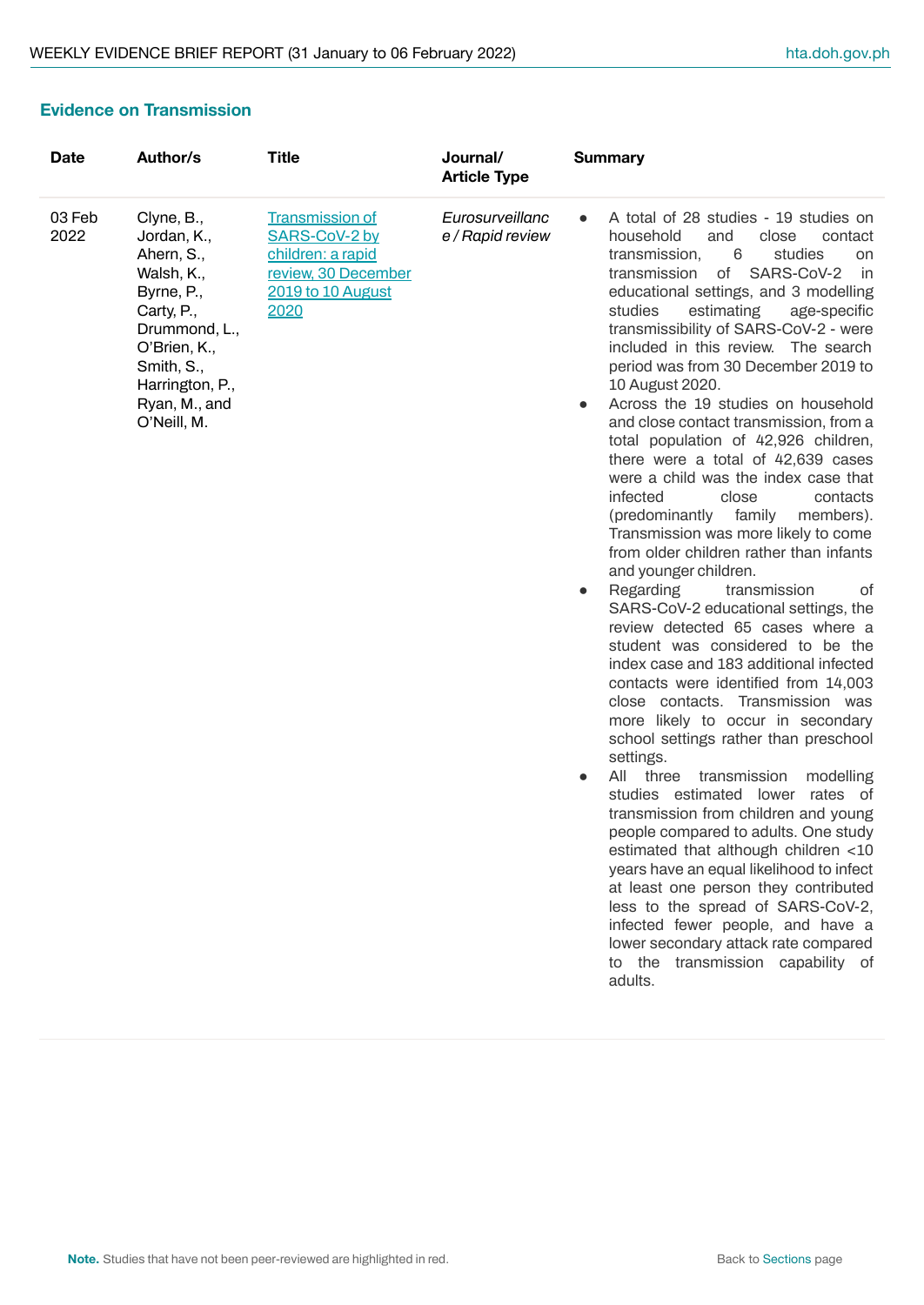# **Evidence on Drugs**

| <b>Date</b>    | Author/s                                                                                                    | <b>Title</b>                                                                                                                     | Journal/<br><b>Article Type</b>                                                                    | <b>Summary</b>                                                                                                                                                                                                                                                                                                                                                                                                                                                                                                                                                                                                                                                                                                                                                                                                                                                                                                                                                                                            |
|----------------|-------------------------------------------------------------------------------------------------------------|----------------------------------------------------------------------------------------------------------------------------------|----------------------------------------------------------------------------------------------------|-----------------------------------------------------------------------------------------------------------------------------------------------------------------------------------------------------------------------------------------------------------------------------------------------------------------------------------------------------------------------------------------------------------------------------------------------------------------------------------------------------------------------------------------------------------------------------------------------------------------------------------------------------------------------------------------------------------------------------------------------------------------------------------------------------------------------------------------------------------------------------------------------------------------------------------------------------------------------------------------------------------|
| 31 Jan<br>2022 | Vegivinti,<br>C.T.R.,<br>Evanson, K.W.,<br>Lyons, H. et al.                                                 | <b>Efficacy of antiviral</b><br>therapies for<br><b>COVID-19: a</b><br>systematic review of<br>randomized controlled<br>trials   | <b>BMC</b> Infectious<br>Diseases/<br>Systematic<br>review                                         | This systematic review of RCTs<br>$\bullet$<br>published up to 04 Sep 2021 was<br>conducted to assess the efficacy of<br>antiviral<br>current<br>therapies<br>for<br>COVID-19.<br>A total of 31 studies involving 12,440<br>patients were included in the review.<br>Antiviral treatments that were studied<br>in the included RCTs were umifenovir,<br>baloxavir<br>marboxil,<br>enisamium,<br>lopinavir/ritonavir,<br>favipiravir,<br>ribavirin,<br>sofosbuvir/<br>remdesivir,<br>sofosbuvir/ledipasvir,<br>daclatasvir,<br>sofosbuvir/ravidasvir, and sofosbuvir/<br>velpatasvir.<br>Overall, antiviral therapies led to better<br>$\bullet$<br>patient recovery outcomes when<br>administered early in the course of<br>illness. However, no antiviral treatment<br>was seen to be effective against<br>COVID-19 mortality.                                                                                                                                                                           |
| 03 Feb<br>2022 | Varikasuvu, S.,<br>Thangappazha<br>m, B., Vykunta,<br>A., Duggina, P.,<br>Manne, M., Raj,<br>H., Aloori, S. | COVID-19 and<br>vitamin D (Co-VIVID<br>study): a systematic<br>review and<br>meta-analysis of<br>randomized controlled<br>trials | <b>Expert Review</b><br>of Anti-Infective<br>Therapy/<br>Systematic<br>review and<br>meta-analysis | studies<br>Several<br>have<br>already<br>$\bullet$<br>associated low levels of Vitamin D with<br>susceptibility to SARS-CoV-2 infection<br>and severe COVID-19 outcomes. This<br>SRMA was conducted to assess the<br>efficacy of Vitamin D in the treatment<br>of COVID-19.<br>A total of 6 RCTs involving 551<br>$\bullet$<br>COVID-19 patients were included in<br>the review. The overall pooled relative<br>risk for all outcomes suggested the<br>beneficial use of Vitamin D<br>intervention in COVID-19 (RR = $0.60$ ,<br>95% Cl 0.40 to 0.92, Z = 2.33, p =<br>0.02, $I^2 = 48\%$ ).<br>Additionally, the risk of SARS-CoV-2<br>$\bullet$<br>infection was significantly lower in the<br>intervention group compared to the<br>placebo group (RR = $0.46$ , 95% CI<br>0.24 to 0.89, Z = 2.31, p = 0.02, $I^2$ =<br>$0\%$ ).<br>that Vitamin D<br>It was concluded<br>supplementation<br>COVID-19<br>in.<br>produced<br>lower<br>of ICU<br>rates<br>admission, mortality and RT-PCR<br>positivity. |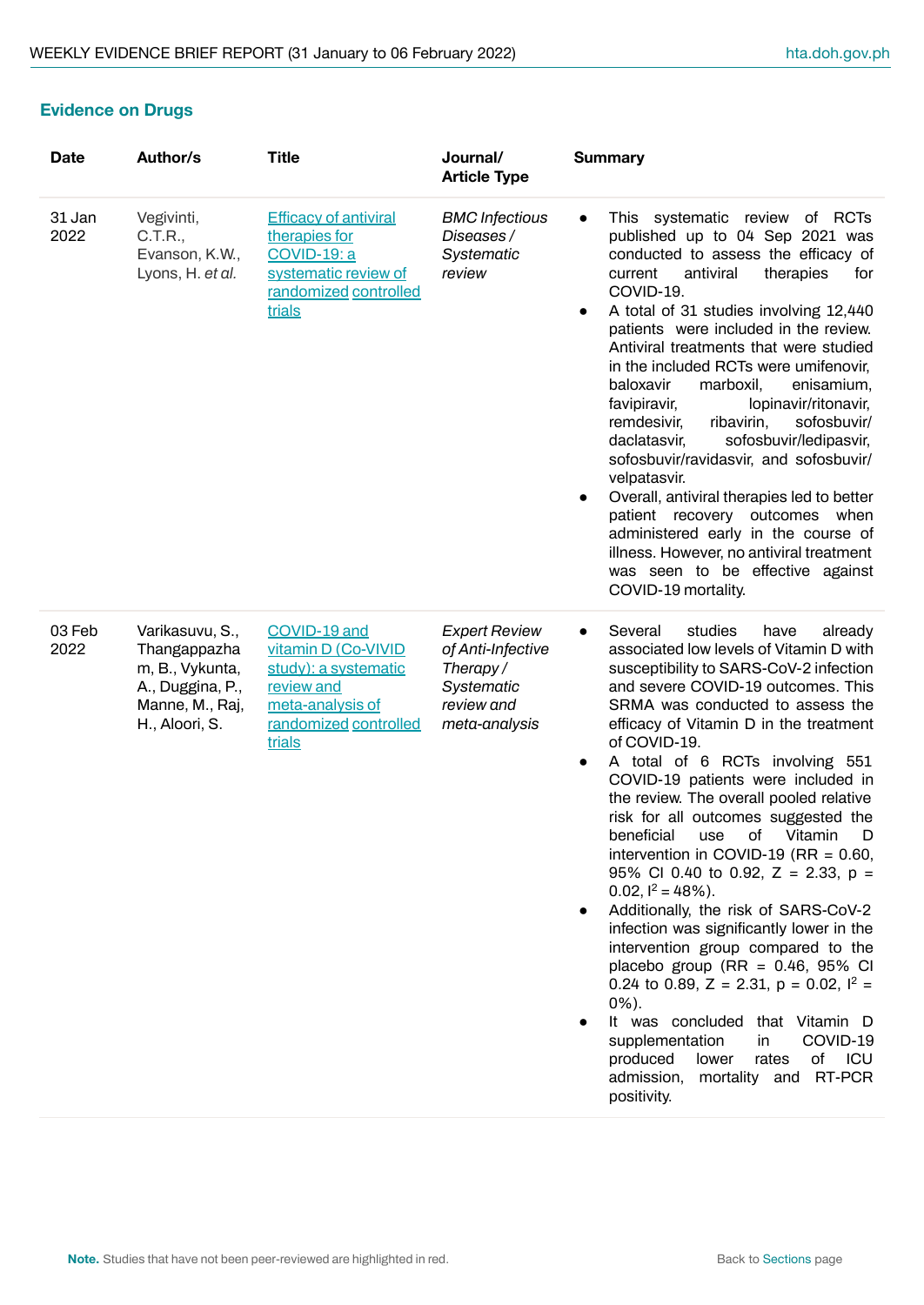#### <span id="page-6-0"></span>**Evidence on Vaccines**

| <b>Date</b>    | Author/s                                                  | <b>Title</b>                                                                                                                                                                                  | Journal/<br><b>Article Type</b>                                     | <b>Summary</b>                                                                                                                                                                                                                                                                                                                                                                                                                                                                                                                                                                                                                                                                                                                                                                                                                                                                                                 |
|----------------|-----------------------------------------------------------|-----------------------------------------------------------------------------------------------------------------------------------------------------------------------------------------------|---------------------------------------------------------------------|----------------------------------------------------------------------------------------------------------------------------------------------------------------------------------------------------------------------------------------------------------------------------------------------------------------------------------------------------------------------------------------------------------------------------------------------------------------------------------------------------------------------------------------------------------------------------------------------------------------------------------------------------------------------------------------------------------------------------------------------------------------------------------------------------------------------------------------------------------------------------------------------------------------|
| 31 Jan<br>2022 | Roberts, E.,<br>Gu, T.,<br>Mukherjee, B.,<br>Fritsche, L. | <b>Estimating</b><br><b>COVID-19</b><br><b>Vaccination</b><br><b>Effectiveness Using</b><br><b>Electronic Health</b><br>Records of an<br><b>Academic Medical</b><br><b>Center in Michigan</b> | medRxiv/<br>Test-negative<br>case-control<br>observational<br>study | This test-negative case control study<br>$\bullet$<br>in Michigan, USA, estimated the<br>vaccine effectiveness of two doses<br>and a booster dose. The study<br>consisted of 170,487 adult patients<br>diagnosed<br>tested<br>for or<br>with<br>in 2021, which was<br>COVID-19<br>by multiple variants,<br>dominated<br>including Omicron.<br>Vaccine<br>effectiveness<br>against<br>$\bullet$<br>SARS-CoV-2 infection and severe<br>COVID-19 were higher for the mRNA<br>booster compared to full vaccination<br>in the 4th quarter of 2021 [VE against<br>infection: 64.0% (61.1 to 66.7) vs.<br>87.3% (85.0 to 89.2) and VE against<br>severe COVID-19: 78.8% (73.5 to<br>83.0) vs. 94.0% (89.5 to 96.6)].                                                                                                                                                                                                  |
| 01 Feb<br>2022 | Bar-On, Y.,<br>Goldberg, Y., et<br>al.                    | <b>Protection by 4th</b><br>dose of BNT162b2<br>against Omicron in<br><u>Israel</u>                                                                                                           | medRxiv/<br>Prospective<br>cohort                                   | On Jan 2, 2022, Israel began<br>administering the 4th dose of<br>Pfizer-BioNTech to older adults $\geq 60$<br>years and at risk-populations who<br>received the 3rd dose at least 4<br>months prior.<br>This observational study spanning<br>$\bullet$<br>the Omicron-dominated period from<br>Jan 15-27 aimed to compare the rate<br>of infection and severe COVID-19 in<br>those who received the 4th dose and<br>those who have only had the 3<br>doses.<br>Compared to those who only had 3<br>doses and those had the 4th dose 3<br>to 7 days prior, the rate of confirmed<br>infection<br>was<br>lower<br>among<br>individuals who received their 4th<br>dose at least 12 days prior by 2.0<br>(95%Cl: 2.0 to 2.1) and by 1.9<br>(95%CI: 1.8 to 2.0), respectively.<br>Meanwhile, the rate of severe<br>COVID-19 was lower by 4.3 (95%<br>CI: 2.4 to 7.6) and 4.0 (95% CI: 2.2 to<br>7.5), respectively. |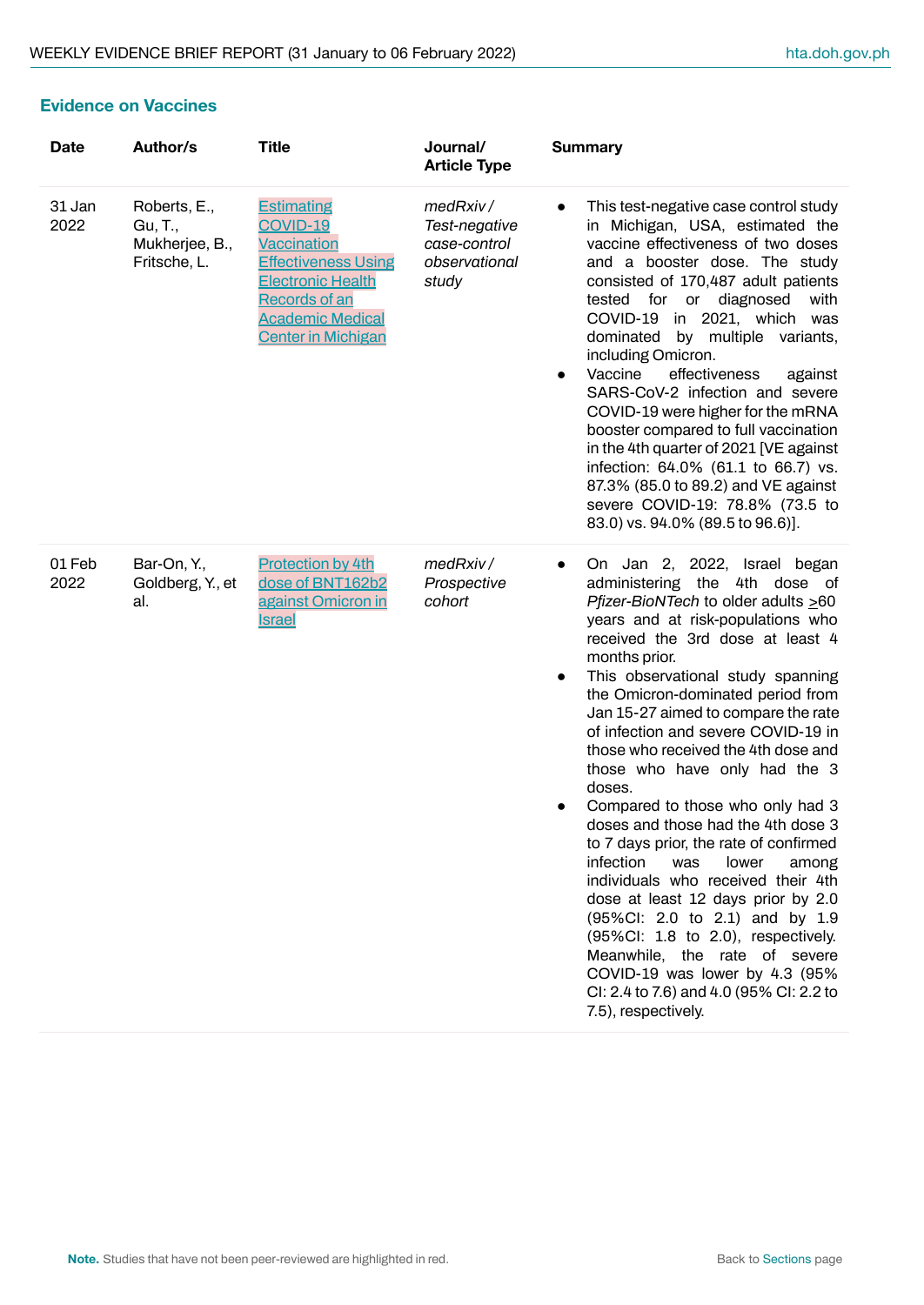# **Evidence on Vaccines (continued)**

| <b>Date</b>    | Author/s                                                                            | <b>Title</b>                                                                                                                                                                           | Journal/<br><b>Article Type</b>                                     | <b>Summary</b>                                                                                                                                                                                                                                                                                                                                                                                                                                                                                                                                                                                                                                                                                                                                                                                                                                                                                                                                                                                       |
|----------------|-------------------------------------------------------------------------------------|----------------------------------------------------------------------------------------------------------------------------------------------------------------------------------------|---------------------------------------------------------------------|------------------------------------------------------------------------------------------------------------------------------------------------------------------------------------------------------------------------------------------------------------------------------------------------------------------------------------------------------------------------------------------------------------------------------------------------------------------------------------------------------------------------------------------------------------------------------------------------------------------------------------------------------------------------------------------------------------------------------------------------------------------------------------------------------------------------------------------------------------------------------------------------------------------------------------------------------------------------------------------------------|
| 01 Feb<br>2022 | Hviid, A.,<br>Hansen, J.,<br>Thiesson, E.,<br>Wohlfahrt, J.                         | <b>Association of</b><br>AZD1222 and<br><b>BNT162b2</b><br>COVID-19<br><b>Vaccination With</b><br>Thromboembolic<br>and<br>Thrombocytopenic<br><b>Events in Frontline</b><br>Personnel | Annals of<br>Internal<br>Medicine/<br>Retrospective<br>cohort study | this<br>nationwide<br>exploratory<br>In.<br>$\bullet$<br>retrospective<br>cohort<br>study,<br>the<br>information of<br>355,209<br>Danish<br>frontline HCWs were taken from<br>national registers on vaccination and<br>hospitalization. The study aimed to<br>evaluate the risk of cerebral venous<br>sinus thrombosis, splanchnic vein<br>thrombosis, pulmonary embolism,<br>deep venous thrombosis, arterial<br>thrombosis, thrombocytopenia, and<br>death following vaccination with<br>AstraZeneca or Pfizer-BioNTech.<br>Compared<br>to<br>no<br>vaccination,<br>$\bullet$<br>AstraZeneca was associated with a<br>significant risk difference (RD) at day<br>28 for deep venous thrombosis (RD,<br>8.35 [95% CI, 0.21 to 16.49] per 100<br>000 vaccinations). The risk for CVST<br>thrombocytopenia following<br>and<br>AstraZeneca were not significant.<br>Meanwhile, Pfizer-BioNTech was not<br>associated with the risk of any of the<br>thromboembolic<br>and<br>thrombocytopenic events. |
| 02 Feb<br>2022 | Pratama, N.,<br>Wafa, I., Budi,<br>D., Putra, M.,<br>Wardhana, M.,<br>and Wungu, C. | mRNA Covid-19<br>vaccines in<br>pregnancy: A<br>systematic review                                                                                                                      | PLOS ONE /<br>Systematic<br>Review                                  | In this systematic review involving 13<br>$\bullet$<br>observational studies and a total of<br>48,039 pregnant women, provided<br>evidence that mRNA vaccines can<br>SARS-CoV-2<br>future<br>prevent<br>infection and did not show clear<br>pregnancy, delivery, or<br>harm in<br>neonatal outcomes (no statistical<br>significant<br>difference<br>between<br>vaccinated<br>and<br>unvaccinated<br>pregnant women).<br>In a subgroup analysis of studies<br>that investigated transplacental<br>antibody transfer, it was found that<br>increased<br>latency<br>between<br>vaccination<br>and<br>delivery<br>was<br>correlated with<br>better antibody<br>transfer and higher infant IgG levels.<br>Additionally, a higher proportion of<br>neonates were positive for IgG<br>antibodies among those whose<br>mothers received two doses of the<br>vaccine [98.5% (65/67)] versus<br>neonates whose mothers who only<br>received one dose [43.6% (24/55)].                                          |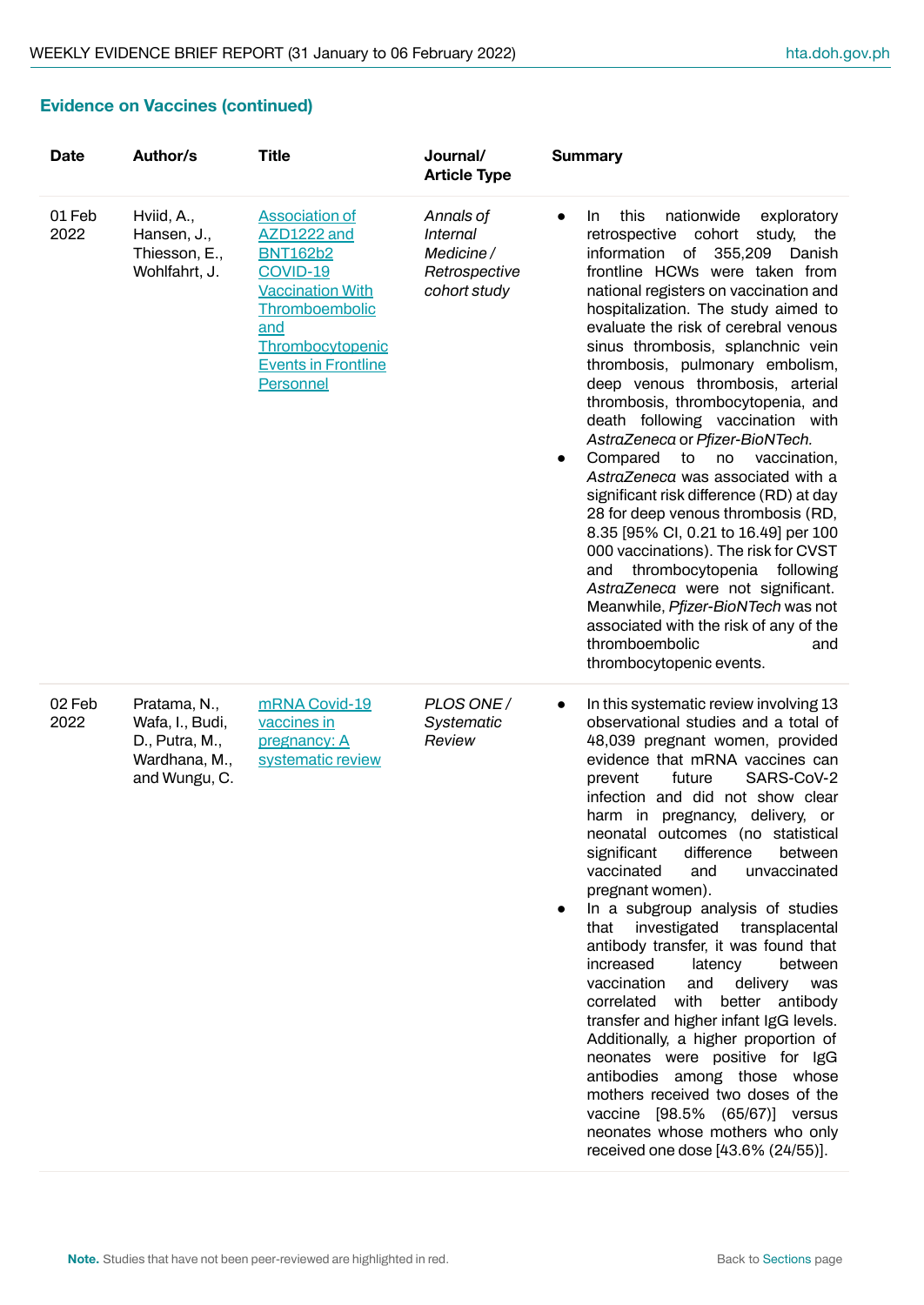#### **Evidence on Vaccines (continued)**

| <b>Date</b>    | Author/s                                                                                                                                       | <b>Title</b>                                                                                                                                                                                        | Journal/<br><b>Article Type</b>                             | <b>Summary</b>                                                                                                                                                                                                                                                                                                                                                                                                                                                                                                                                                                                                                                                                                                                                                                                                                                                                                                                                                                                                                                                                                                                                                           |
|----------------|------------------------------------------------------------------------------------------------------------------------------------------------|-----------------------------------------------------------------------------------------------------------------------------------------------------------------------------------------------------|-------------------------------------------------------------|--------------------------------------------------------------------------------------------------------------------------------------------------------------------------------------------------------------------------------------------------------------------------------------------------------------------------------------------------------------------------------------------------------------------------------------------------------------------------------------------------------------------------------------------------------------------------------------------------------------------------------------------------------------------------------------------------------------------------------------------------------------------------------------------------------------------------------------------------------------------------------------------------------------------------------------------------------------------------------------------------------------------------------------------------------------------------------------------------------------------------------------------------------------------------|
| 03 Feb<br>2022 | Alexander, J.,<br>Kennedy, N.,<br>Ibraheim, H.,<br>Anandabaskar<br>an, S.,<br>Saifuddin, A.,<br>Seoane, R., et<br>al.                          | COVID-19<br>vaccine-induced<br>antibody responses<br><u>in</u><br>immunosuppressed<br>patients with<br>inflammatory bowel<br>disease (VIP): a<br>multicentre,<br>prospective,<br>case-control study | The Lancet/<br>Prospective,<br>case-control<br>study        | this<br>multicenter,<br>prospective,<br>In.<br>$\bullet$<br>case-control study, 362 adults with IBD<br>treated with an immunosuppressive<br>(thiopurines,<br>regimens<br>treatment<br>infliximab, a thiopurine plus infliximab,<br>vedolizumab,<br>ustekinumab,<br>or<br>tofacitinib) and 121 healthy controls<br>were recruited. The primary outcome,<br>anti-SARS-CoV-2<br>spike<br>protein<br>antibody response, was measured<br>using serum collected 53 to 92 days<br>after the second dose. Geometric<br>mean anti-SARS-CoV-2 spike protein<br>concentrations<br>antibody<br>were<br>significantly lower in patients treated<br>with<br>thiopurine<br>infliximab,<br>plus<br>infliximab, and tofacitinib vs controls.<br>No significant difference was seen in<br>the antibody response of patients<br>treated with the other treatment<br>regimens vs controls. The study<br>recommended that scheduling of the<br>third dose or booster in patients with<br>IBD could be personalised based on<br>the patient's treatment regimen, and<br>taking<br>anti-tumour<br>that<br>patients<br>necrosis factor and tofacitinib should<br>be prioritized for vaccination. |
| 03 Feb<br>2022 | Petrelli, F.,<br>Luciani, A.,<br>Borgonovo, K.,<br>Ghilardi, M.,<br>Parati, M.,<br>Petro, D.,<br>Lonati, V.,<br>Pesenti A., and<br>Cabiddu, M. | <b>Third Dose of</b><br>SARS-CoV-2<br>Vaccine: A<br><b>Systematic Review</b><br>of 30 Published<br><b>Studies</b>                                                                                   | Journal of<br>Medical<br>Virology /<br>Systematic<br>Review | In this systematic review involving<br>$\bullet$<br>2,734,437 individuals vaccinated with<br>the booster, the reduction of the risk of<br>infection ranged from 88% to 92%.<br>IgG seroconversion rates among<br>patients<br>immunocompromised<br>(transplant recipients<br>and cancer<br>patients) increased from 39.4% before<br>the third dose to 66.6 after vaccination.<br>The authors emphasized on the<br>importance of a third dose to to protect<br>against infection, severe disease, and<br>death due to COVID-19.                                                                                                                                                                                                                                                                                                                                                                                                                                                                                                                                                                                                                                            |

**NYT Coronavirus Vaccine Tracker: <https://www.nytimes.com/interactive/2020/science/coronavirus-vaccine-tracker.html>**

**Bloomberg Vaccine Tracker: <https://www.bloomberg.com/graphics/covid-vaccine-tracker-global-distribution/>**

**London School of Hygiene and Tropical Medicine Vaccine Trial Mapper and Tracker: [https://vac-lshtm.shinyapps.io/ncov\\_vaccine\\_landscape/](https://vac-lshtm.shinyapps.io/ncov_vaccine_landscape/)**

**ACIP Files: https://drive.google.com/drive/u/0/folders/1v-jd66qIIxnUkfzXWKqiD0mkVvqy\_VvJ?pli=1**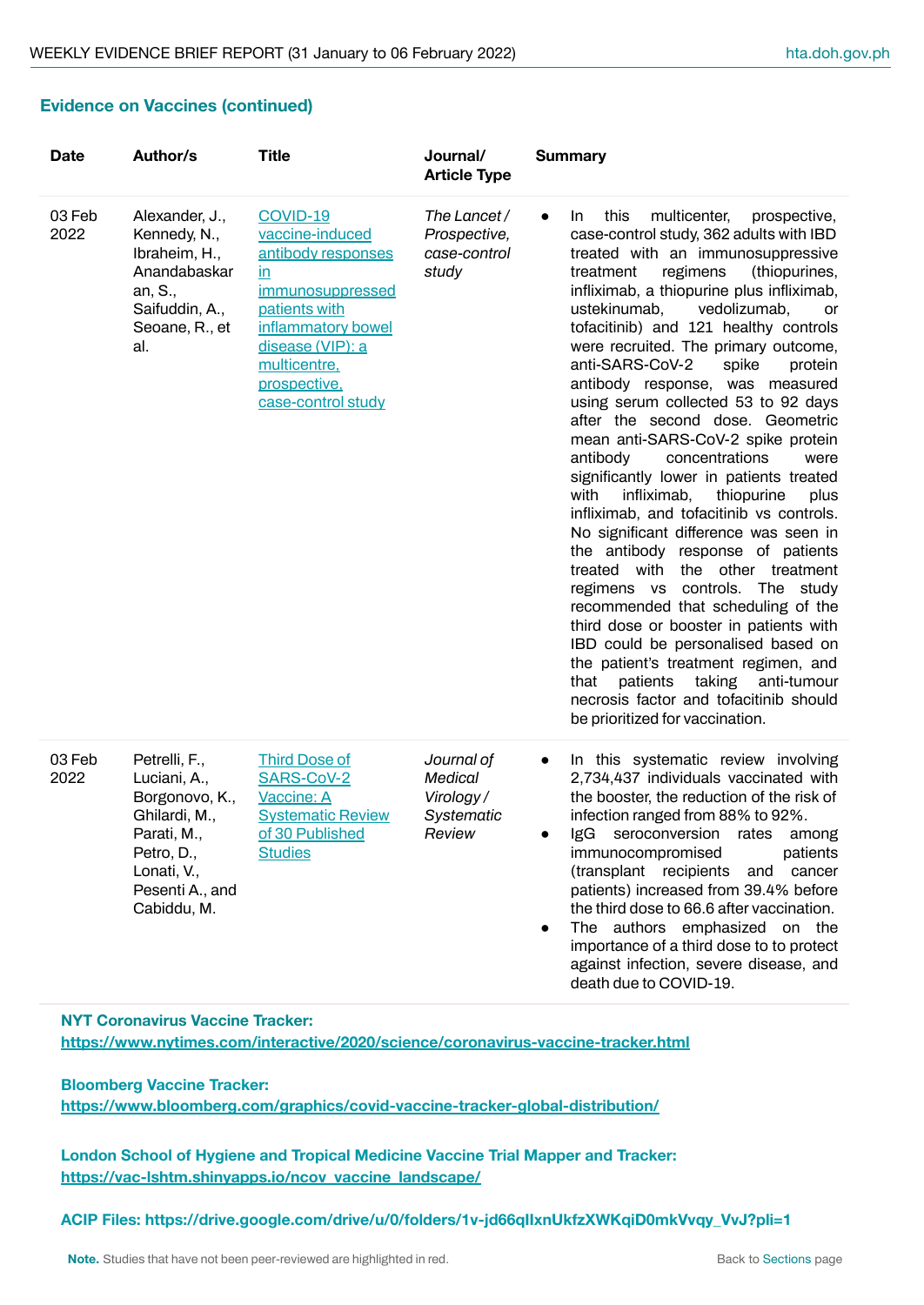# <span id="page-9-0"></span>**Evidence on Medical and Surgical Procedures**

| <b>Date</b>    | Author/s                                                                                                | <b>Title</b>                                                                                                                                                                                                                                                | Journal/<br><b>Article Type</b>                                    | <b>Summary</b>                                                                                                                                                                                                                                                                                                                                                                                                                                                                                                                                                                                                                                                                                                                                                                                                                                                                                                                                                                                                                                                                                                                                                                                                                                                                                                                                                                                                                                                                                                                                           |
|----------------|---------------------------------------------------------------------------------------------------------|-------------------------------------------------------------------------------------------------------------------------------------------------------------------------------------------------------------------------------------------------------------|--------------------------------------------------------------------|----------------------------------------------------------------------------------------------------------------------------------------------------------------------------------------------------------------------------------------------------------------------------------------------------------------------------------------------------------------------------------------------------------------------------------------------------------------------------------------------------------------------------------------------------------------------------------------------------------------------------------------------------------------------------------------------------------------------------------------------------------------------------------------------------------------------------------------------------------------------------------------------------------------------------------------------------------------------------------------------------------------------------------------------------------------------------------------------------------------------------------------------------------------------------------------------------------------------------------------------------------------------------------------------------------------------------------------------------------------------------------------------------------------------------------------------------------------------------------------------------------------------------------------------------------|
| 03 Feb<br>2022 | Henderson, L.,<br>Canna, S.,<br>Friedman, K.,<br>Gorelik, M.,<br>Lapidus, S.,<br>Bassiri, H., et<br>al. | <b>American College of</b><br>Rheumatology<br><b>Clinical Guidance for</b><br><b>Multisystem</b><br>Inflammatory<br><b>Syndrome in</b><br><b>Children Associated</b><br>With SARS-CoV-2<br>and<br>Hyperinflammation<br>in Pediatric COVID-<br>19: Version 3 | Arthritis &<br>Rheumatology<br>/ Clinical<br>Practice<br>Guideline | American<br>The<br>College<br>οf<br>$\bullet$<br>Rheumatology has released their<br>updated guidance on the diagnosis<br>and<br>of<br>MIS-C<br>management<br>associated with SARS-CoV-2.<br>Multiple case definitions for MIS-C<br>$\bullet$<br>were included to maintain a broad<br>differential<br>diagnosis.<br>Common<br>clinical features to watch out for<br>include<br>fever,<br>mucocutaneous<br>findings (rash, conjunctivitis, edema<br>of the hands/feet, red/cracked lips,<br>and strawberry tongue), myocardial<br>dysfunction,<br>cardiac<br>conduction<br>abnormalities,<br>shock,<br>gastrointestinal<br>symptoms,<br>and<br>lymphadenopathy, and neurological<br>symptoms.<br>Currently, there are no RCTs that<br>$\bullet$<br>evaluate<br>different<br>treatment<br>for<br>regimens<br>MIS-C.<br>Recommendations in the CPG were<br>based on experience from managing<br>MIS-C,<br>nonrandomized<br>cohort<br>studies, and higher quality evidence<br>from pediatric conditions with similar<br>clinical presentations.<br>The first-line therapy in the treatment<br>$\bullet$<br>algorithm for MIS-C is dual therapy<br>using intravenous immunoglobulin<br>(IVIG)<br>2g/kg<br>and<br>Methylprednisolone<br>IV<br>1-2mg/kg/day. The treatment of<br>children with persistent fever or who<br>present with ongoing and significant<br>end-organ involvement should be<br>intensified<br>dose<br>to<br>higher<br>Methylprednisolone<br>IV<br>10-30mg/kg/day<br>or<br>high<br>dose<br>Anakinra, or Infliximab IV<br>$5 - 10$<br>mg/kg. |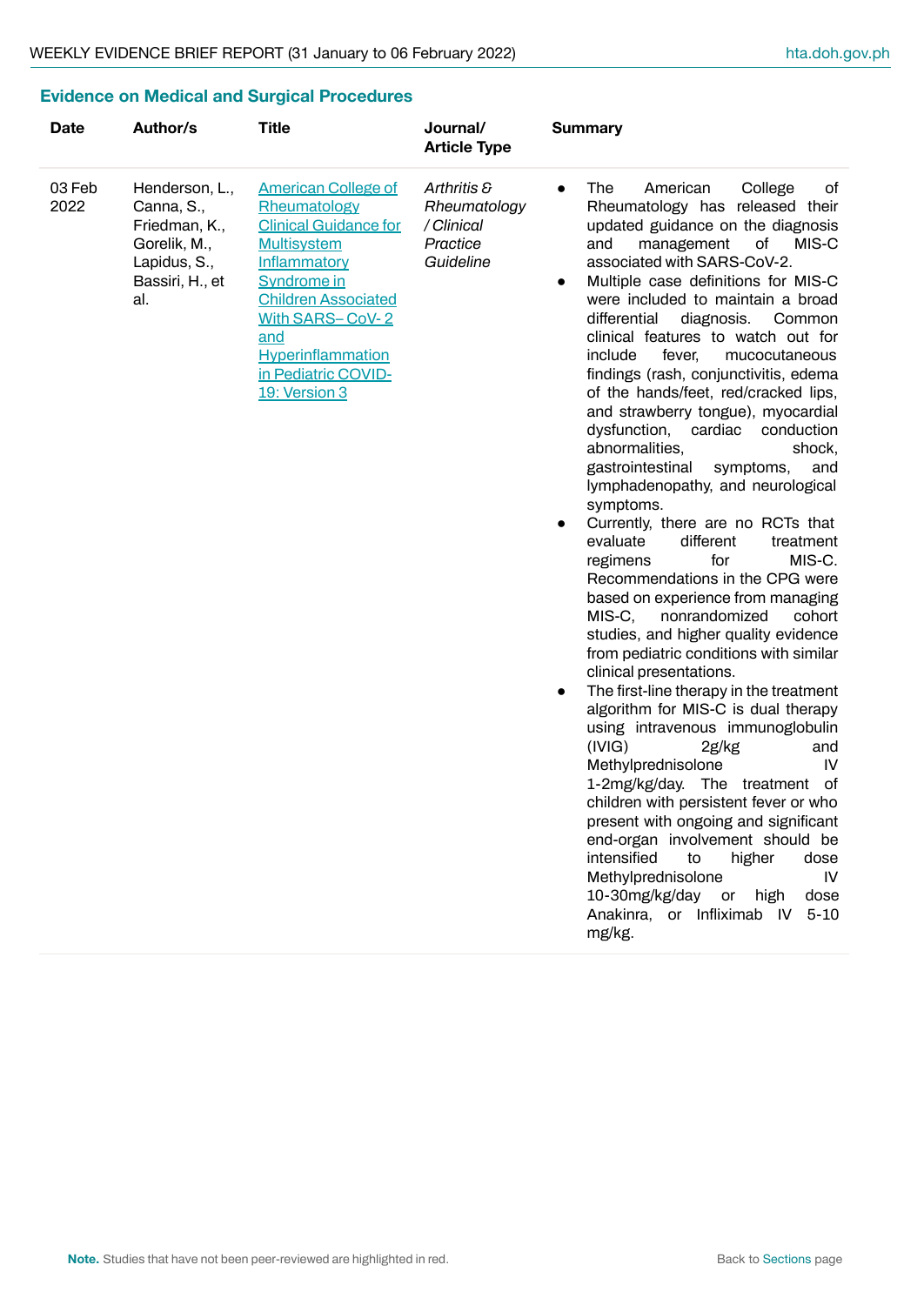| <b>Evidence on Equipment &amp; Devices</b> |                                         |                |                                 |                |  |  |
|--------------------------------------------|-----------------------------------------|----------------|---------------------------------|----------------|--|--|
| <b>Date</b>                                | Author/s                                | <b>Title</b>   | Journal/<br><b>Article Type</b> | <b>Summary</b> |  |  |
| -                                          | $\overline{\phantom{a}}$                | $\blacksquare$ | $\blacksquare$                  | $\blacksquare$ |  |  |
|                                            | <b>Evidence on Traditional Medicine</b> |                |                                 |                |  |  |
| <b>Date</b>                                | Author/s                                | <b>Title</b>   | Journal/<br><b>Article Type</b> | <b>Summary</b> |  |  |
|                                            | $\overline{\phantom{a}}$                | $\blacksquare$ | $\blacksquare$                  | ۰              |  |  |

#### **Evidence on Preventive & Promotive Health**

# **Evidence on Screening/Surveillance**

| <b>Date</b>    | Author/s                                                                  | <b>Title</b>                                                                                                                                                                                 | Journal/<br><b>Article Type</b>                       | <b>Summary</b>                                                                                                                                                                                                                                                                                                                                                                                                                                                                                                                                                                                                                                                                                                                                                                                                                                                                                                                                                                                                                                                                                                                                                                                                                                                                                                                                                                                                                                                                                                                                               |
|----------------|---------------------------------------------------------------------------|----------------------------------------------------------------------------------------------------------------------------------------------------------------------------------------------|-------------------------------------------------------|--------------------------------------------------------------------------------------------------------------------------------------------------------------------------------------------------------------------------------------------------------------------------------------------------------------------------------------------------------------------------------------------------------------------------------------------------------------------------------------------------------------------------------------------------------------------------------------------------------------------------------------------------------------------------------------------------------------------------------------------------------------------------------------------------------------------------------------------------------------------------------------------------------------------------------------------------------------------------------------------------------------------------------------------------------------------------------------------------------------------------------------------------------------------------------------------------------------------------------------------------------------------------------------------------------------------------------------------------------------------------------------------------------------------------------------------------------------------------------------------------------------------------------------------------------------|
| 31 Jan<br>2022 | Woloshin, S.,<br>Dewitt, B.,<br>Krishnamurti,<br>T., and<br>Fischhoff, B. | <b>Assessing How</b><br><b>Consumers</b><br><b>Interpret and Act on</b><br><b>Results From</b><br>At-Home COVID-19<br><b>Self-test Kits: A</b><br><b>Randomized Clinical</b><br><b>Trial</b> | <b>JAMA Network</b><br>/ Randomized<br>clinical trial | Participants in the United States<br>$\bullet$<br>(n=360) were randomized to receive<br>either FDA-authorized instructions<br>(authorized),<br>the<br>intervention<br>instructions<br>(intervention), or no<br>instructions<br>(control), and to a<br>scenario of either having a high<br>probability of infection<br>pretest<br>(COVID-19 symptoms and/or a<br>close contact with COVID-19) or low<br>pretest probability (no symptoms<br>and no contact).<br>Outcomes that were measured were<br>the proportion of participants in the<br>high pretest probability who chose to<br>self-quarantine and the perceived<br>probabilities of being infected after<br>testing positive or negative using the<br>at-home COVID-19 test kit.<br>Of the participants who had a<br>$\bullet$<br>positive test result, 95% (322 of 338;<br>95% CI, 0.92 to 0.97) chose to<br>quarantine<br>regardless<br>οf<br>the<br><i>instructions</i><br>received.<br>However,<br>participants with a negative result<br>who were in the high pretest<br>probability cohort were more likely to<br>fail to undergo self-quarantine when<br>given the authorized instructions<br>(33%) than with the intervention<br>$(14\%; 95\%$<br>- CI<br>for the<br>- 19%<br>difference, 6% to 31%) or control<br>(24%; 95% CI for the 9% difference,<br>$23%$ ).<br>The<br>-4%<br>to<br>authors<br>recommended to redesign the test<br>instructions that follow<br>decision<br>science<br>principles<br>improve<br>to<br>compliance and reduce the harms of<br>self-administered test kits. |